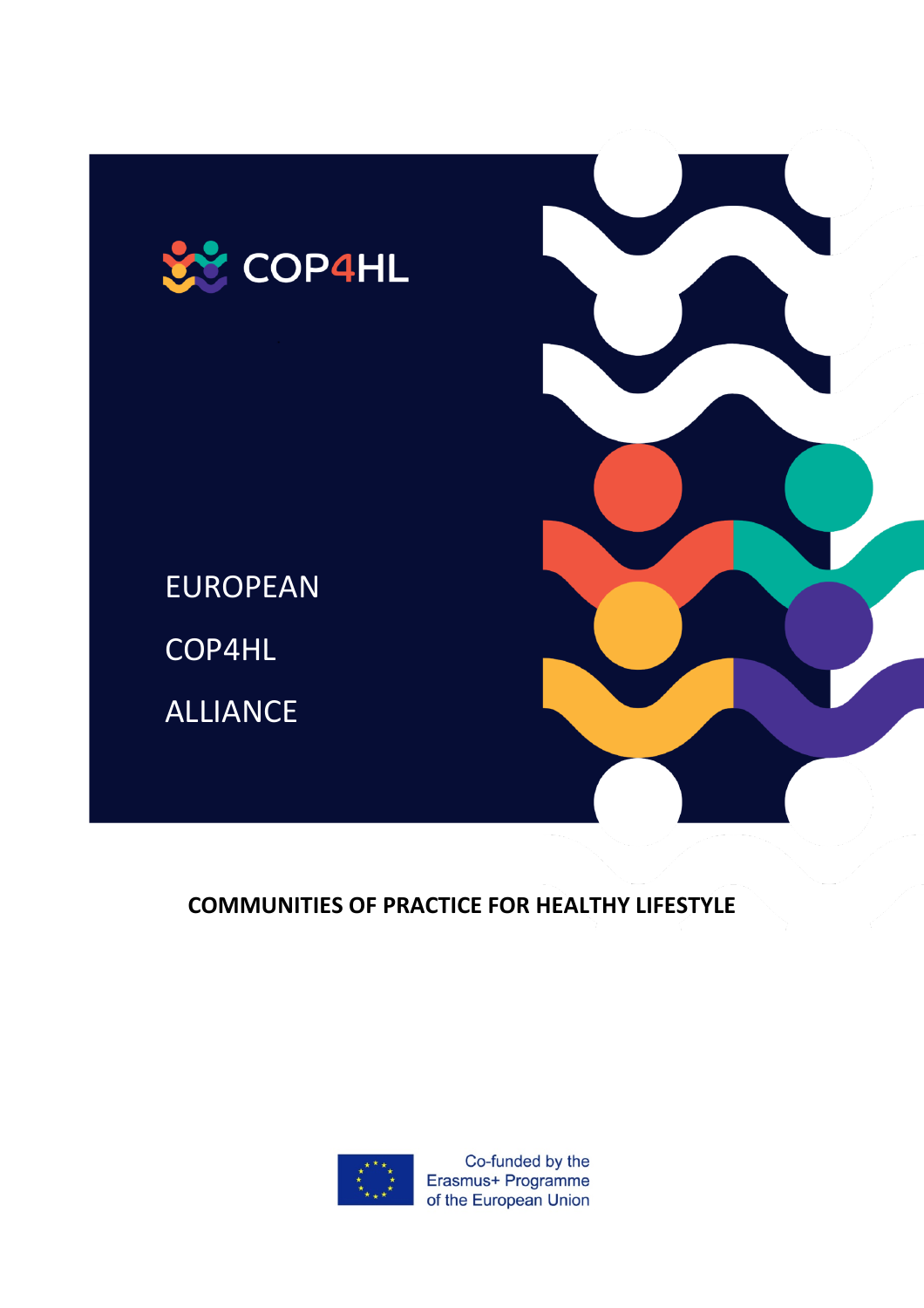



# Disclaimer:

The European Commission's support for the production of this publication does not constitute an endorsement of the contents, which reflect the views only of the authors, and the Commission cannot be held responsible for any use which may be made of the information contained therein.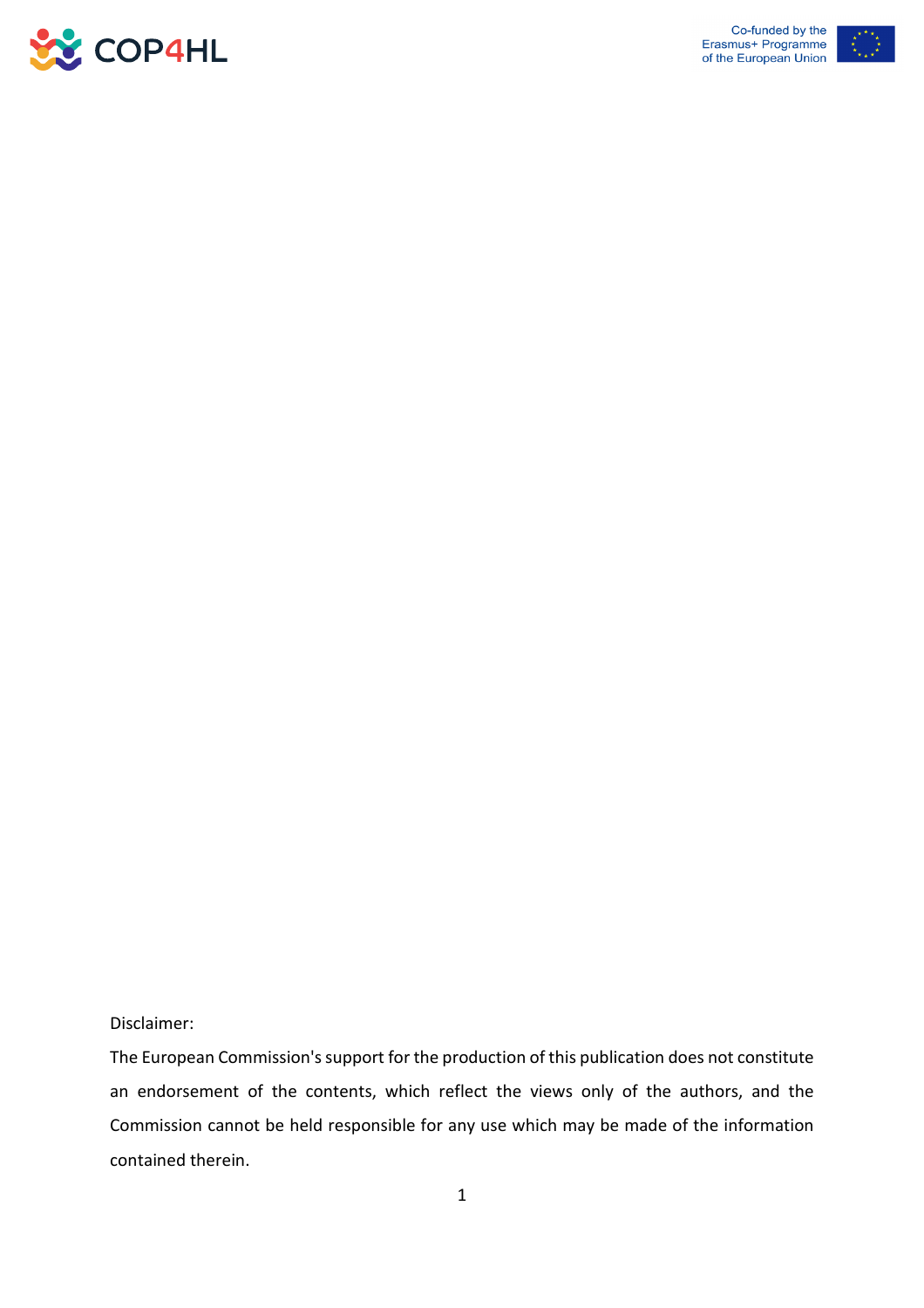



## **INDEX**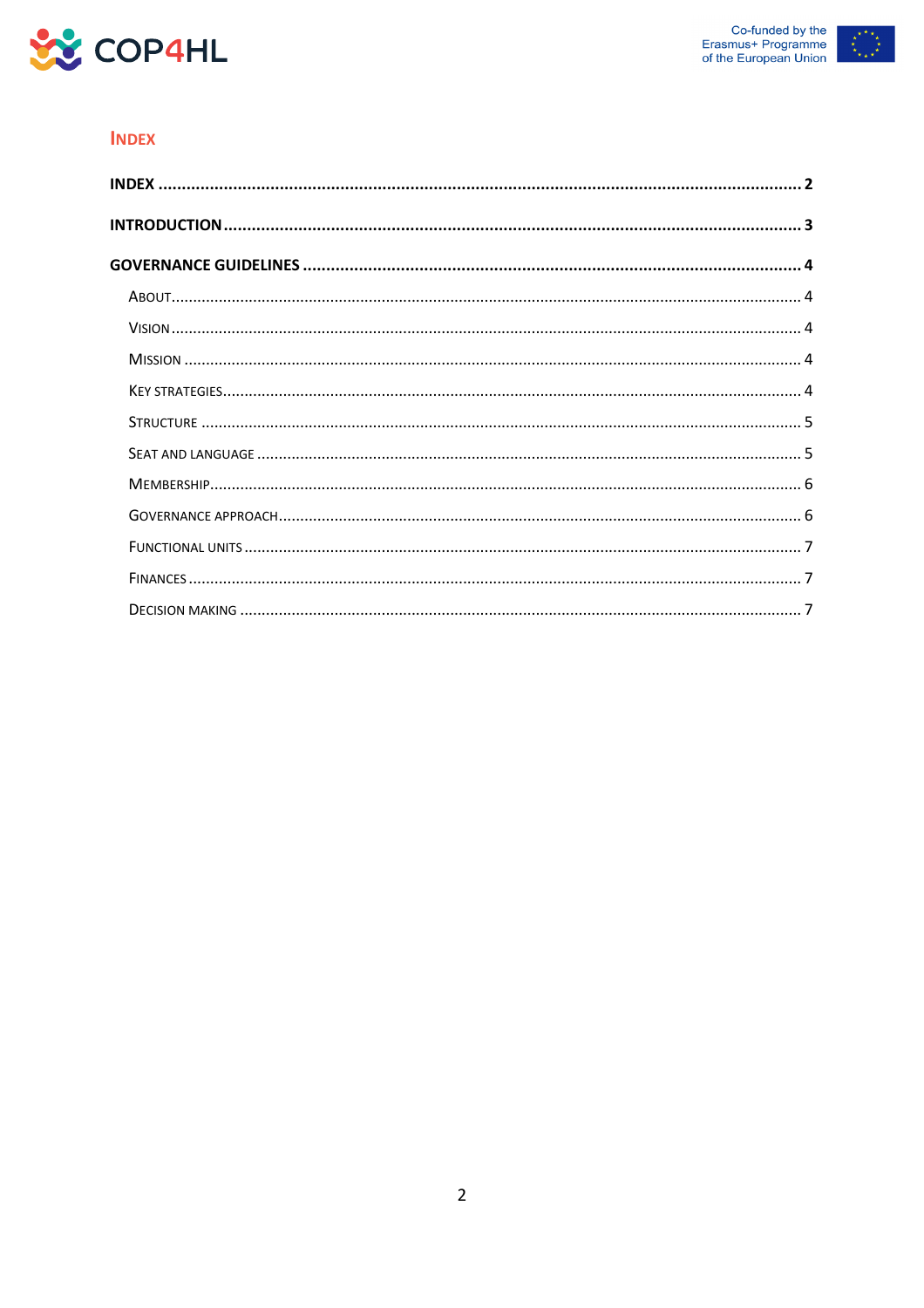

## **INTRODUCTION**

The European Communities of Practice Alliance is created to ensure the continuous development and validation of the social innovation methodology using a learning community. The nature of these social innovations is mission orientated, which means a longterm research and innovation process. CoP4HL has initiated this process, within the alliance partners to maintain the European community, to keep learning together and support each other's innovations. Another important goal of the alliance is to scale up the network towards other similar contexts working already or are interested in the strategies.

For this the alliance has with its digital platform on [www.yanuz.eu,](http://www.yanuz.eu/) a place where partners keep building their relations, meet other stakeholders and keep developing the underlying concepts and methods and work towards new short cycle activities (like events and other projects) supporting the more long cycle of mission orientated research and innovation.

The following governance guideline is developed in co-creation with all the partners and allows for partners and potential partners to give transparency in the aims and procedures of the alliance. The guideline is introduced in the closing conference to open up towards the world and start increasing the network.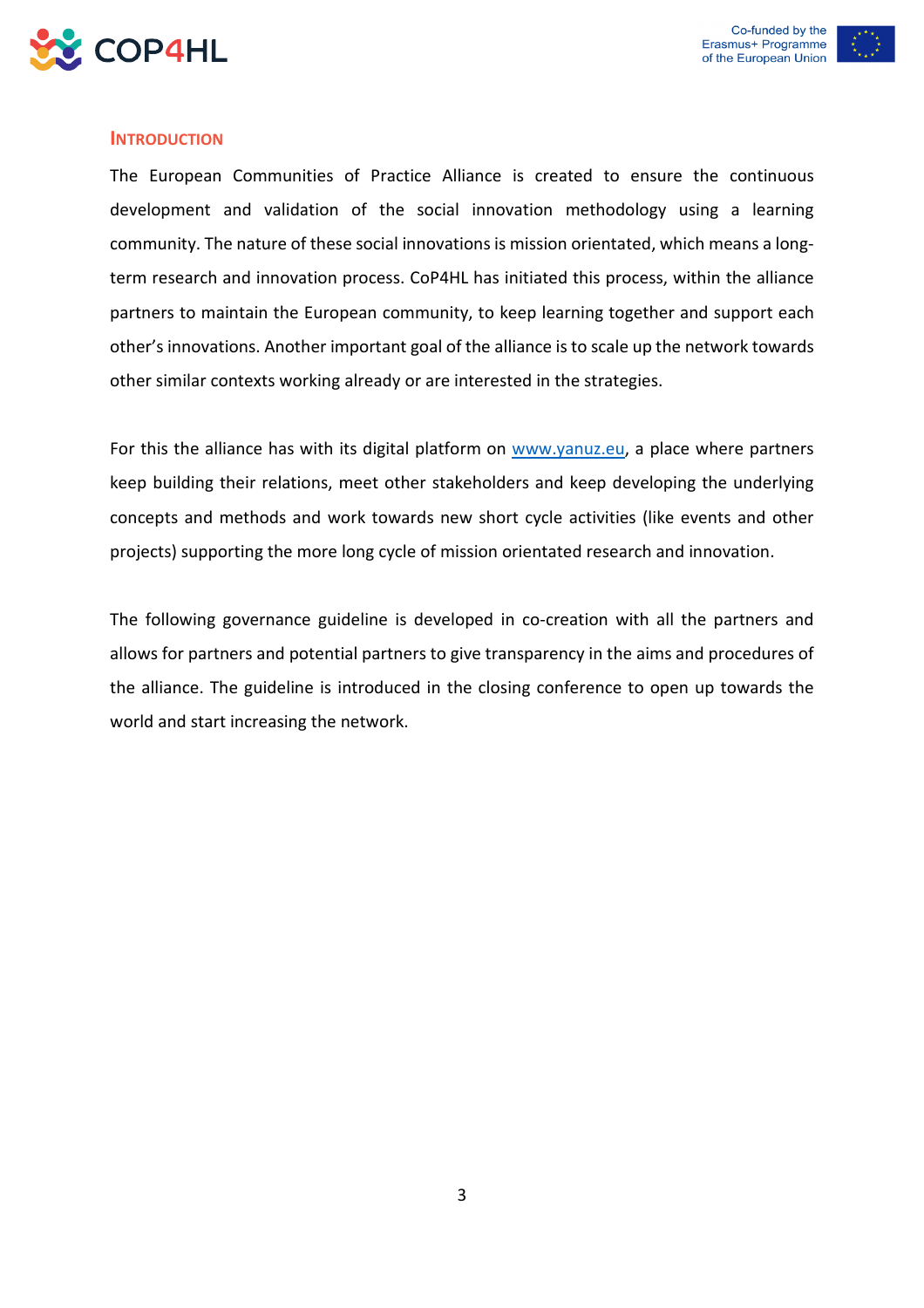#### GOVERNANCE GUIDELINES

#### ABOUT

The European COP4HL Alliance is a voice and forum for local communities of practice fostering an active and healthy lifestyle in Europe. The informal network represents local communities of practice across Europe with the purpose to lead a more coordinated dialogue with national and European policy stakeholders. The aim is to facilitate a more integrated set-up of the per se diverse public-social-private partnerships needed to shift people's behaviours towards an active and healthy lifestyle.

## VISION

The European COP4HL Alliance is the leading knowledge forum for the implementation of a community of practice approach towards social innovations fostering an active and healthy lifestyle in communities.

#### **MISSION**

The European COP4HL Alliance exists to …

- Provide community and opportunity ('communityship') for cocreation and learning across local communities of practice promoting an active and healthy lifestyle in Europe.
- Represent a powerful and coordinated voice of local communities of practice stakeholders to inform and consult policy stakeholders at the European arena.
- Promote a local communities of practice approach on the European scale as an appropriate enabler or implementation strategy to promote an active and healthy lifestyle.

## KEY STRATEGIES

To achieve its mission, the European COP4HL Alliance …

- Facilitates exchange, learning and co-creation of its members through online and offline collaboration opportunities.
- Engages and involves with other active and healthy lifestyle promoters at the European level.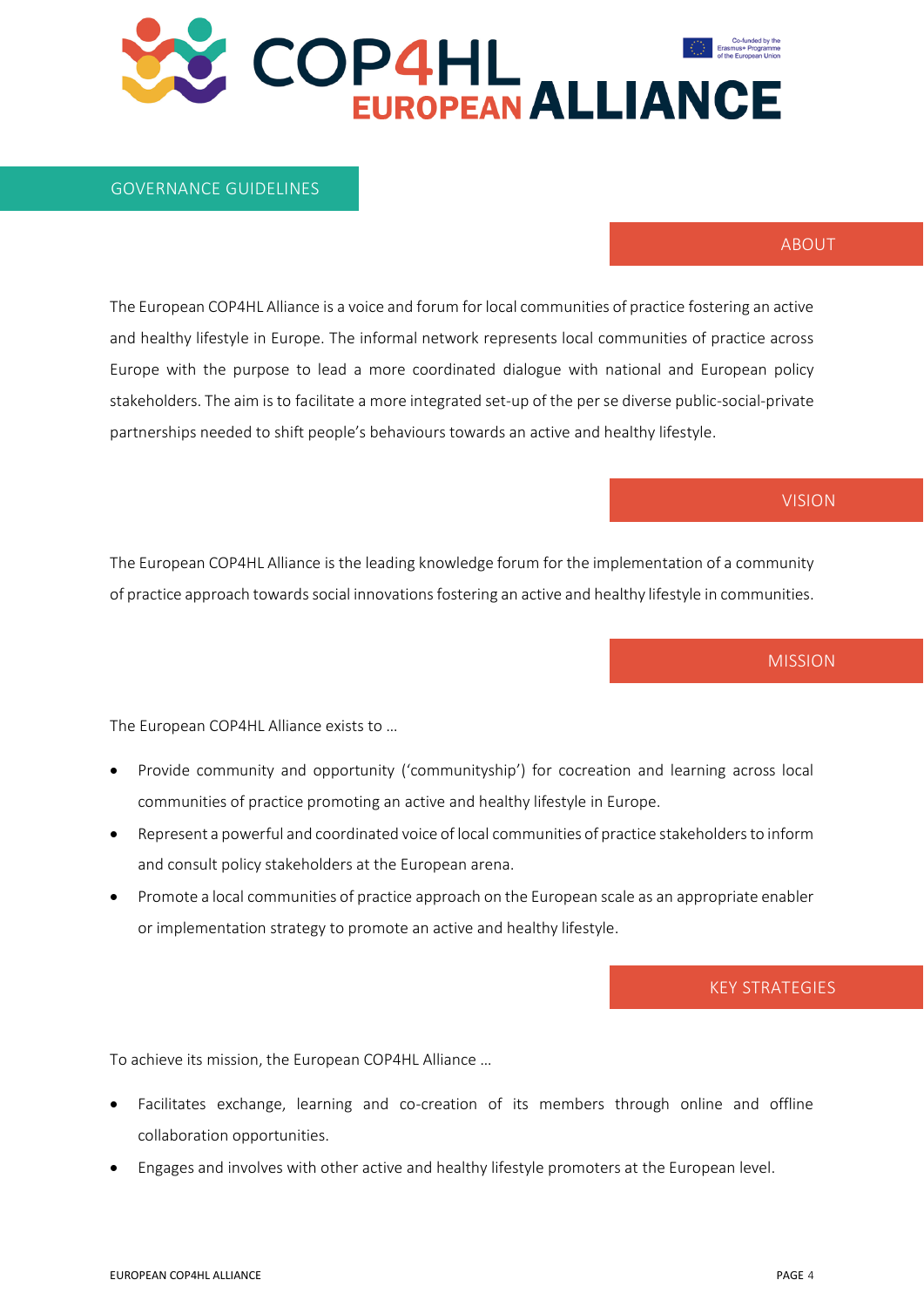

- Makes knowledge about a local communities of practice approach as an appropriate enabler to promote an active and healthy lifestyle publicly accessible.
- Provides rich practices of community-based interventions to improve an active and healthy lifestyle.

## **STRUCTURE**

From a legal point of view, the European COP4HL Alliance does not constitute a formal entity. It is not formally registered under any national legislation. Instead, it can be described as a closed, regional and non-formal network of local communities of practice which has adopted basic collaboration structures.



#### SEAT AND LANGUAGE

The European COP4HL Alliance is not formally registered and has no official seat. However, the European COP4HL Alliance is facilitated by the organisation of the chairperson which functions as seat of the network. The language of the European COP4HL Alliance is English.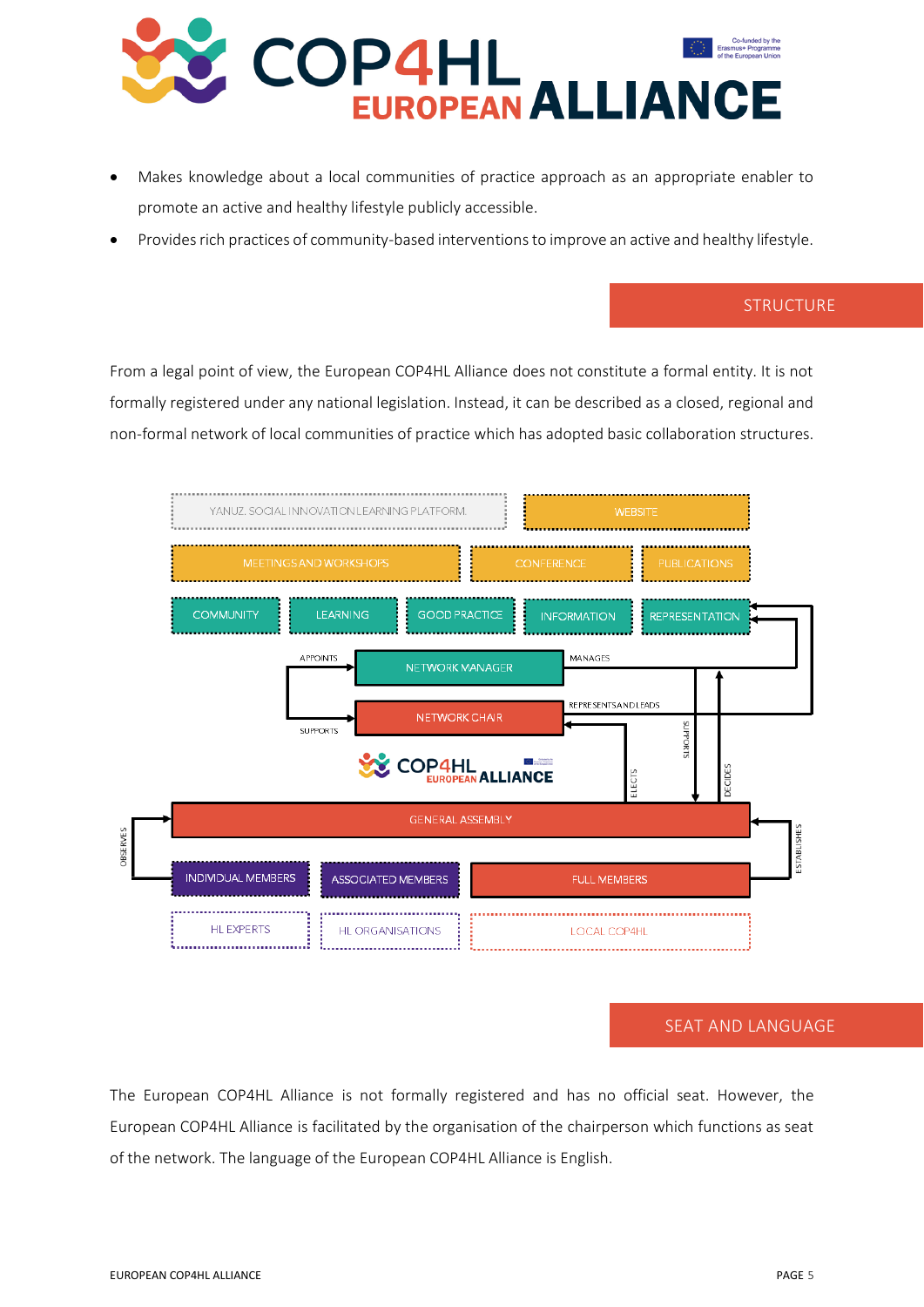

#### MEMBERSHIP

The European COP4HL Alliance is constituted by its members. Membership of the informal network consists of three categories: full members, associate members, and individual members.

(1) The FULL MEMBERSHIP is constituted by local communities of practice fostering an active and healthy lifestyle in Europe. These full members constitute the General Assembly. They are eligible to represent the European Alliance as chair.

(2) The ASSOCIATED MEMBERSHIP is made of organisations directly or indirectly fostering an active and healthy lifestyle in Europe who are supporting a communities of practice approach.

(3) The INDIVIDUAL MEMBERSHIP is created by individuals who are directly or indirectly fostering an active and healthy lifestyle in Europe who are supporting a communities of practice approach.

## GOVERNANCE APPROACH

The European COP4HL Alliance is developed in the predicament of the emergent environment and flexible approach of local communities of practice and the need of a functional and sustainable structure of a network for facilitation and representation at the European policy arena. In this regard, the following principles describe how the European COP4HL Alliance approaches things and how the informal network is governed in practice.

(1) The collaboration inside the European COP4HL Alliance is driven by an approach of communities of practice. This includes an active and open learning environment that allows for eye-level exchange and a participatory and democratic approach when it comes to decision-making.

(2) The European COP4HL Alliance strives to keep things as simple and flexible as possible. Any classical functional arrangements are reduced to a minimum.

(3) The European COP4HL Alliance believes in coordinated action between the European, national, regional, and local levels in order to shift people's behaviours towards an active and healthy lifestyle. However, aligned with the local communities of practice approach, the European COP4HL Alliance believes that a principle of subsidiarity must be complied in which decisions must be taken at the level of government that best serves the public interest – locally where possible.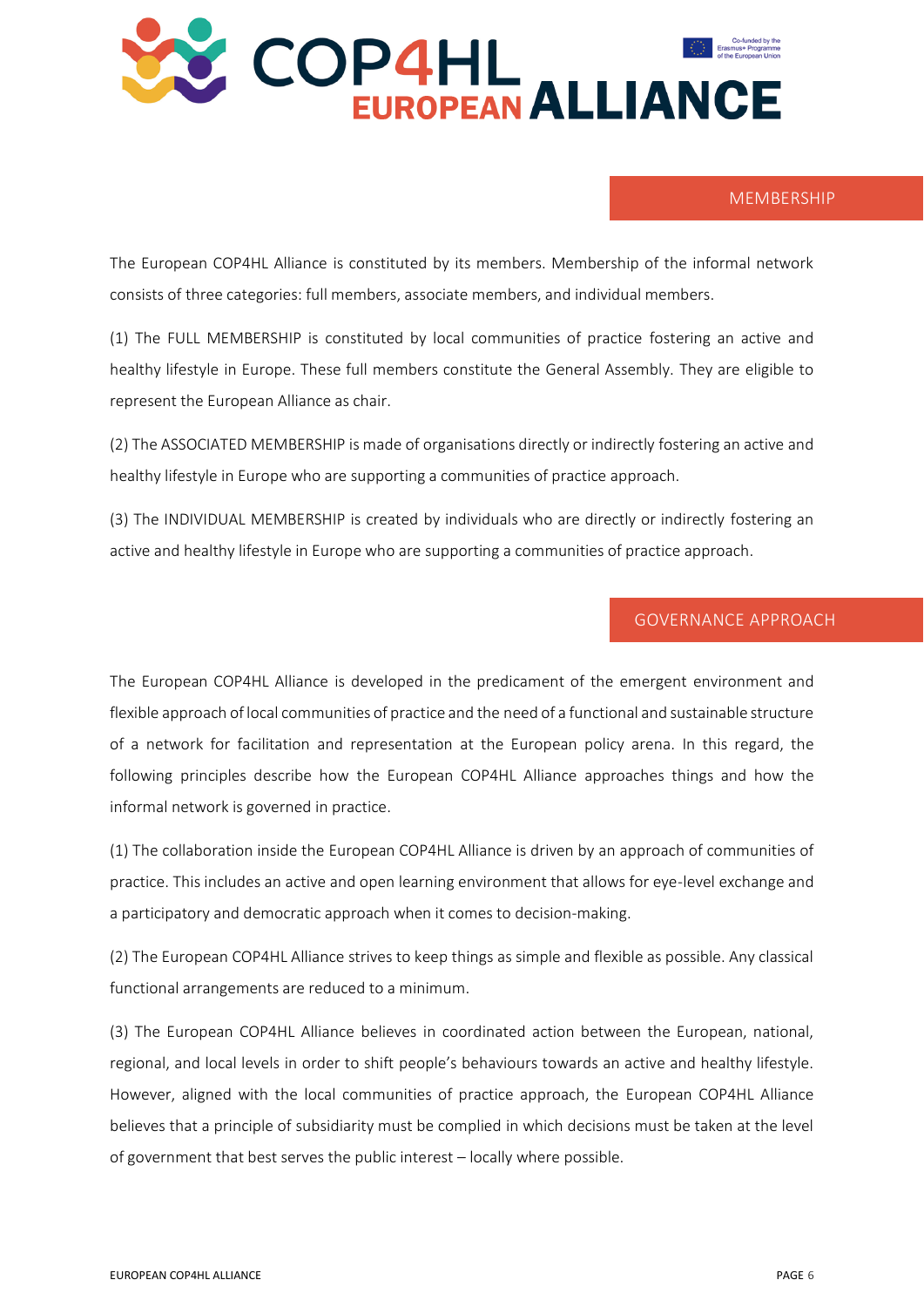

(4) As a network, the European COP4HL Alliance fully adheres to the generally accepted principles of good governance which includes transparency, accountability, democracy, integrity, and ethical behaviour of those representing the network.

## FUNCTIONAL UNITS

GENERAL ASSEMBLY: The General Assembly is the European COP4HL Alliance´s decision-making body. It consists of one representative per full member. The general assembly holds the ultimate responsibility to ensure that the network is achieving its purpose and vision. The general assembly meets once a year. This may be offline or online.

CHAIR: The chairperson governs the European COP4HL Alliance and carries out all actions necessary to implement the mission and vision of the network. The chairperson is supported by the general assembly and a network manager. The position is voluntary and unpaid.

NETWORK MANAGER: The network manager is responsible to support the chairperson and the general assembly with the governance and running of the European COP4HL Alliance. This includes the preparation and running of the network activities. The position is paid through project funds via a host full member organisation.

#### FINANCES

Due to its informal status, the membership of the European COP4HL Alliance does not involve membership fees. However, specific services related to the European COP4HL Alliance may result in regular or one-off service fee payments. This includes, for example, the participation in conferences or the use of certain tools from the Yanuz Social Innovation Learning Space.

#### DECISION-MAKING

In case that taking a vote is needed, each full member representative has one vote. Decisions require the presence of not less than one third of full members with voting rights. For all decision-making processes applies that proxy voting is not permitted. The chairperson facilitates the network's decisionmaking processes but does not hold any voting right.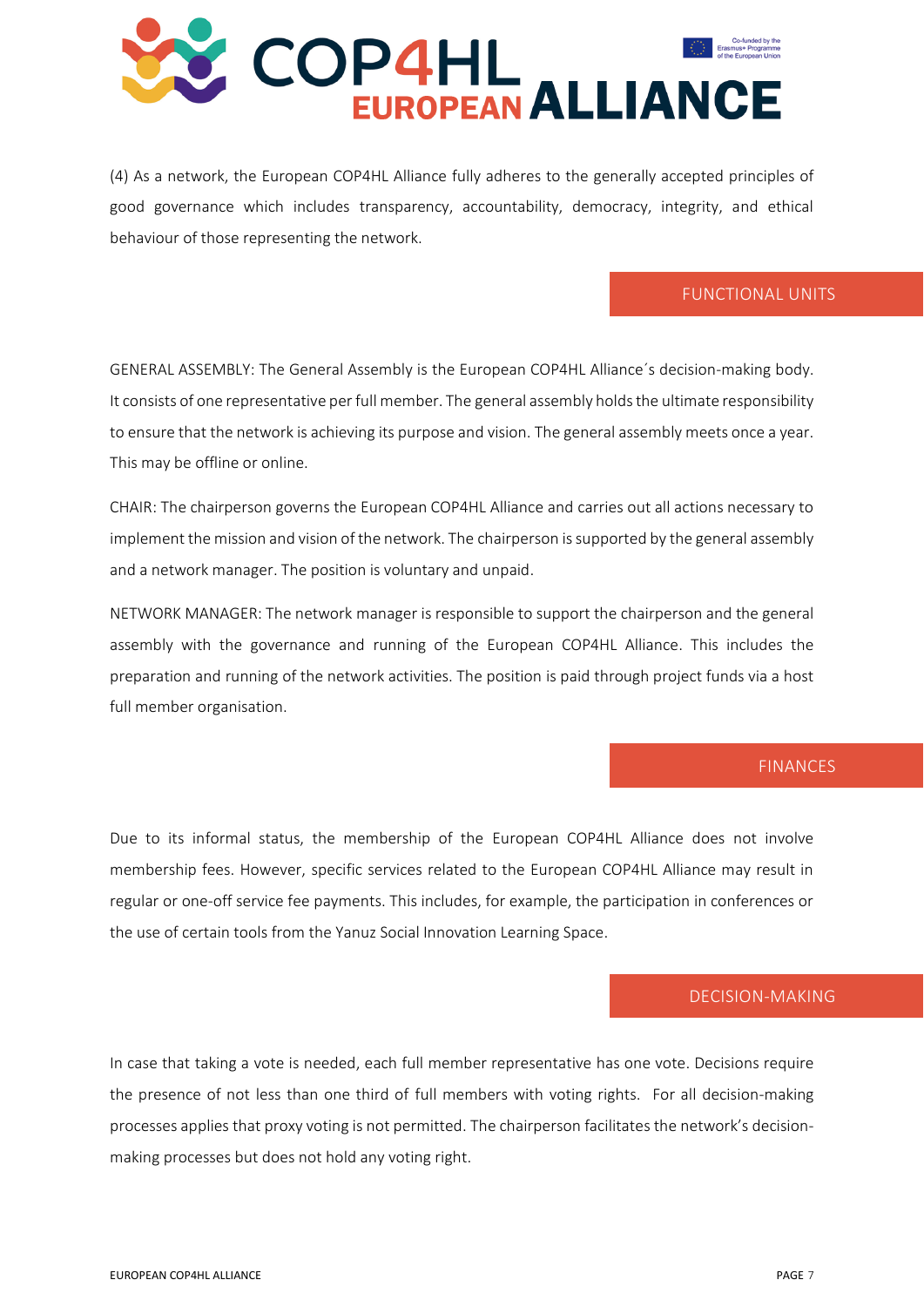

Network resolutions are passed by a simple majority of those members who are present during a decision-making process and entitled to vote. A simple majority means more than half of the votes in favour. A draw means maintaining the status quo or not acting on the contingent matter.

#### ELECTIONS

CHAIRPERSON: The network's recommended standard election process proposed for electing the chairperson declares that a candidate with a simple majority receives the position. A simple majority means more than half of the votes in favour. If in the first round of election none of the candidates has received a simple majority, for the second round of elections a relative majority applies. A relative majority means most votes in favour. If there have been more than two candidates to vote on in round one, only the two candidates with the most votes in favour enter round two. In the case of a tie of votes between the two candidates, the position is assigned by lot. In the case of only one applicant, one vote in favour for the candidate is sufficient to receive the position.

FULL MEMBER REPRESENTATIVE: To identify a full member representative to the general assembly. It is up to the respective full member community of practice to agree on a democratic nomination or election process that best fits their purposes. In the event of a conflict, the recommended standard election process for the chairperson applies. The results of the nomination or elections or any changes of such must be announced in writing to the chairperson.

#### CONFLICT OF INTEREST

Any business or personal matter which could lead to a conflict of interest, for example of a direct material advantage, involving a chairperson in their role and relationship with the European COP4HL Alliance, must be declared. The General Assembly shall determine whether or not the conflict is of a relevant nature and shall advise the individual accordingly.

#### **HISTORY**

The European COP4HL Alliance has developed from the Knowledge Alliance for Communities of Practice for Healthy Lifestyle. The EU funded project was undertaken between 2018 and 2020 by a consortium of 17 organisations from seven EU member states. The Knowledge Alliance aimed at developing and